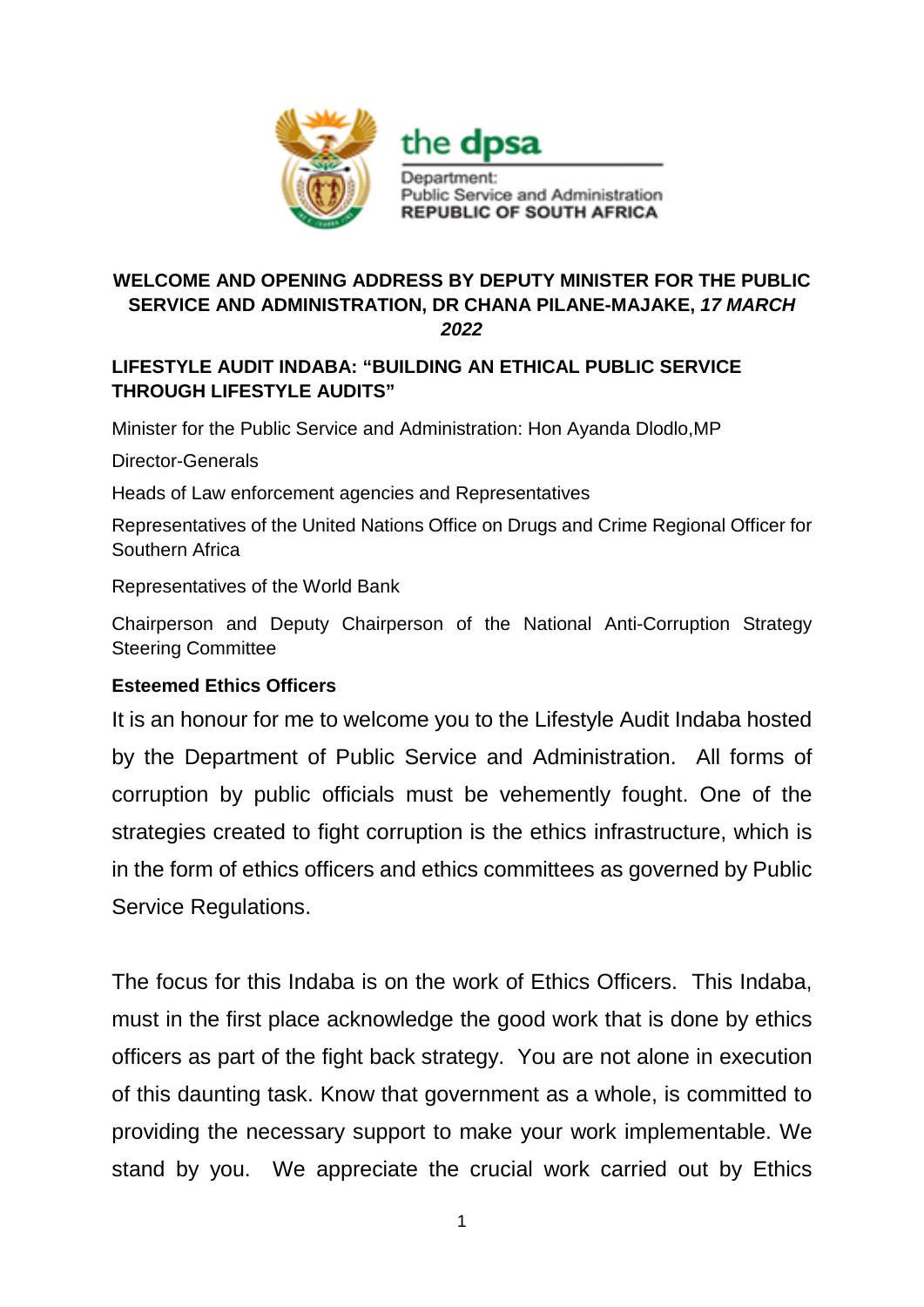Officers towards eradication of corruption in Public Service. Your dedication to the work cut out for you will step up public service adherence to norms and standards as set out in public service regulations. This is in a nutshell is what we refer to as ethics management geared towards positively influencing Public Service culture.

Programme Director, Ethics Officers were instrumental in the execution numerous surveys including Public Sector Ethics Survey, conducted by The Ethics Institute, funded by the Canadian Government. This survey assessed the ethics risks prevalent in the three spheres of government. I have been informed about the intension to use the survey outcome to inform departmental ethics management strategies and plans. It is envisaged that this will mitigate the ethics and corruption risks. The outcome of the survey may also provide the Department of Public Service and Administration with an independent assessment of the progress made by national and provincial departments in implementing ethics policies.

**Minister and esteemed guests,** fighting corruption remains a priority of the Government of the Republic of South Africa. The 2022 State of the Nation Address by President Cyril Matamela Ramaphosa reiterated that Government is taking decisive steps to expose and punish corrupt activities and to restore a professional and effective public service. The Department of Public Service and Administration actively contributes towards these steps, by addressing Priority 1 of the Medium Term Strategic Framework (MTSF): "Building a capable, ethical and developmental State".

The Department of Public Service and Administration actively contributes through initiatives, aimed at: professionalization, modernisation and optimisation of the Public Service; but also by setting ethics, integrity, and

2